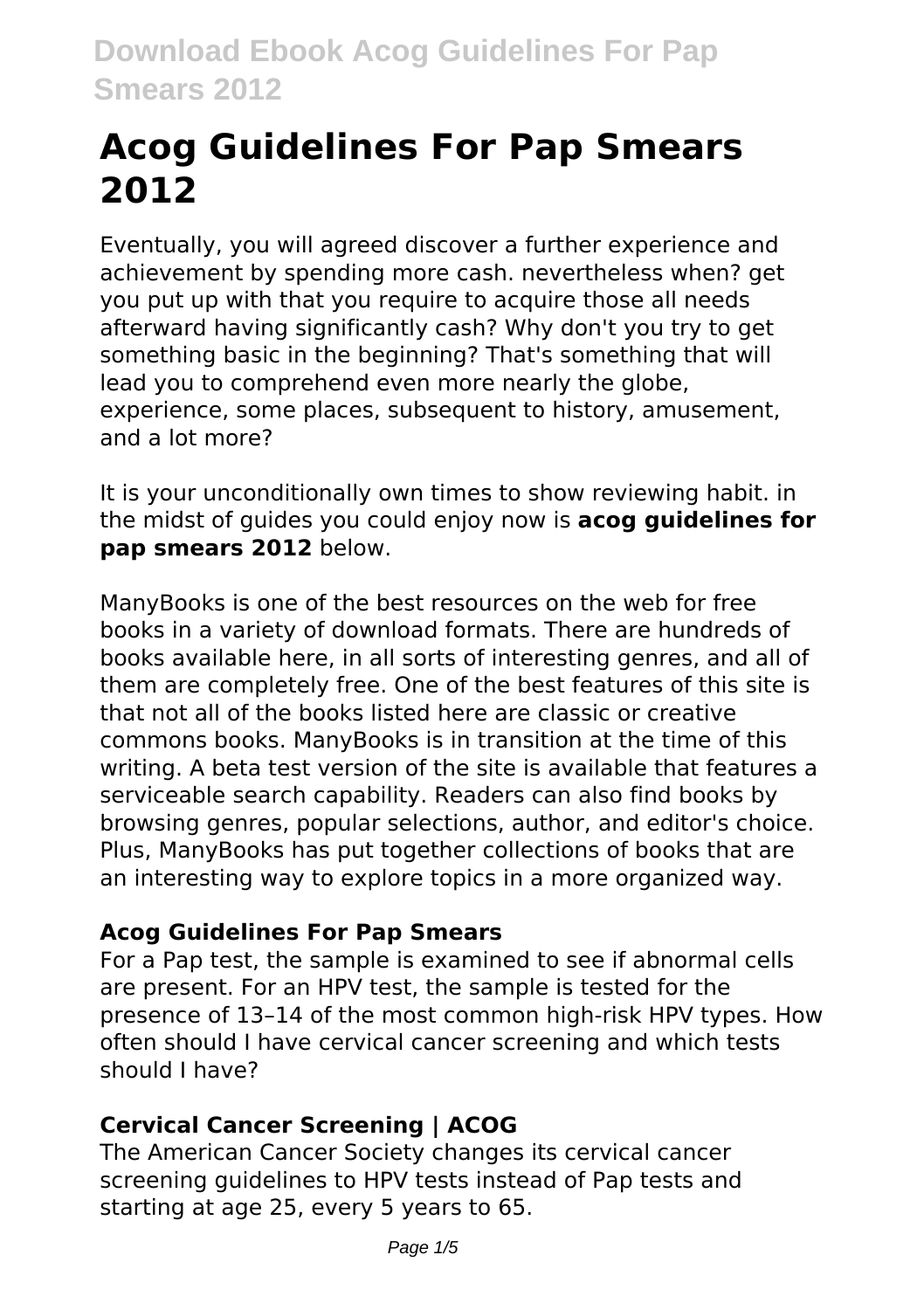#### **New cervical cancer screening guidelines 2020: What to know**

ASC-US is the most common abnormal Pap test result. Low-grade squamous intraepithelial lesion (LSIL)—LSIL means that the cervical cells show changes that are mildly abnormal. LSIL usually is caused by an HPV infection that often goes away on its own.

#### **Abnormal Cervical Cancer Screening Test Results | ACOG**

"In the interim, ACOG affirms our current cervical cancer screening guidelines, which encompass all three cervical cancer screening strategies (high-risk human papillomavirus testing alone ...

#### **American Cancer Society's new cervical cancer screening ...**

2002 guidelines statement: The ACS and others should educate women, particularly teens and young women, that a pelvic exam does not equate to a cytology test and that women who may not need a cytology test still need regular health care visits including gynecologic care. Women should discuss the need for pelvic exams with their providers.

#### **Cervical Cancer Screening Guidelines for Average-Risk Women**

The USPSTF recommendations are largely in line with current cervical cancer screening guidelines from the American College of Obstetricians and Gynecologists (ACOG) 2; ASCCP; the American Cancer Society; and the American Society for Clinical Pathology 3; and interim clinical guidance on hrHPV testing developed by an expert panel that included representatives from the aforementioned groups, the Society of Gynecologic Oncology, the American Society of Cytopathology, and the College of American ...

### **Cervical Cancer Screening (Update) | ACOG**

ACOG's current screening guidelines reflect a balance of benefit and potential harms and support shared decision-making between patients and their clinicians. "The value of cervical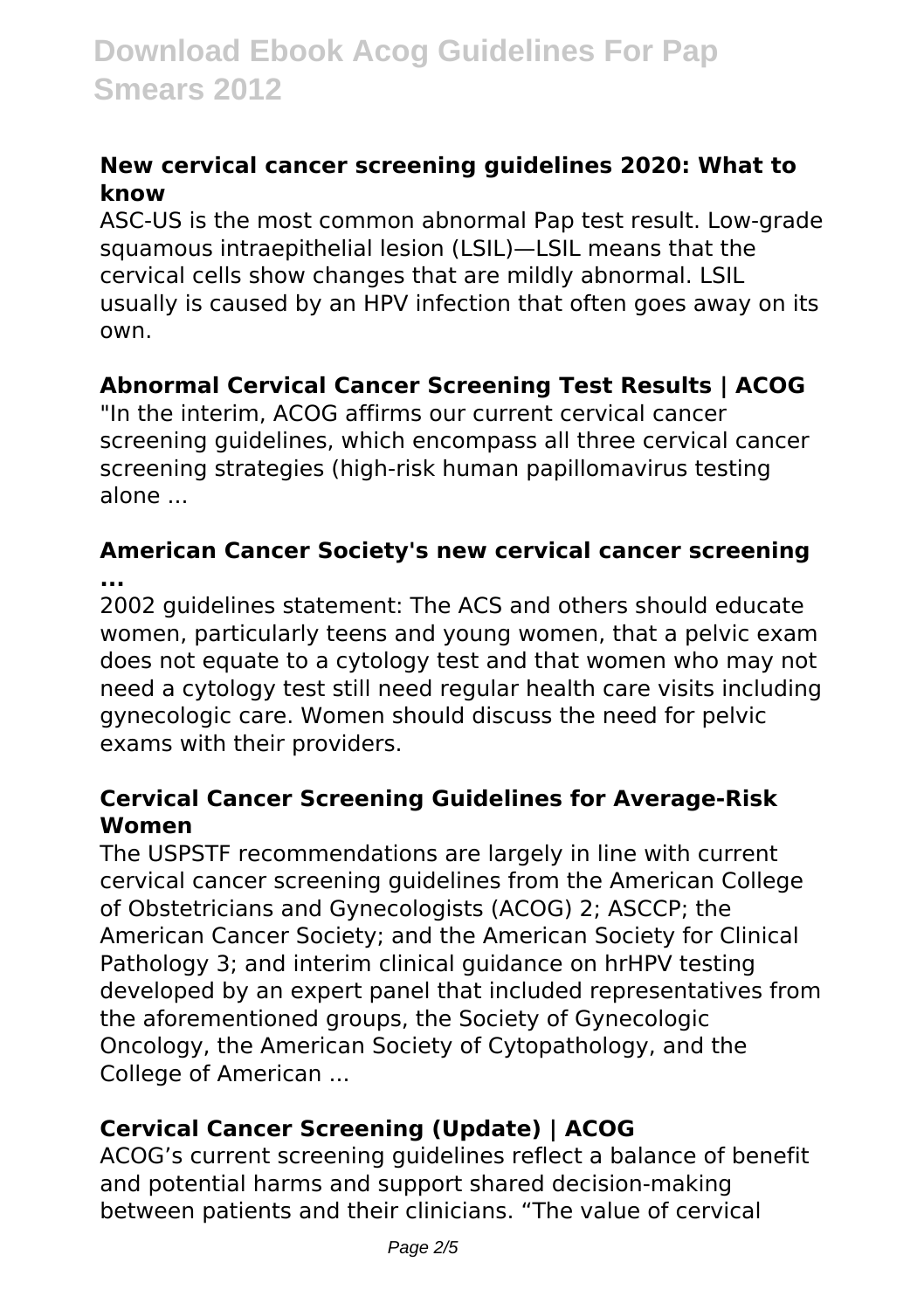cancer screening cannot be emphasized enough.

### **ACOG Statement on Cervical Cancer Screening Guidelines**

Key Changes to Watch for in the New Guidelines .

Recommendations (colposcopy and treatment vs surveillance) are based on risk for CIN 3+ Risk determined by prior history as well as screen results ; Risk tables also address 'unknown history' scenario ; Deferral of colposcopy: Low risk for CIN 3+ (risk defined by tables)

#### **The New ASCCP Management Consensus Guidelines for Abnormal ...**

Those aged 25 to 65 should have a primary HPV test\* every 5 years. If primary HPV testing is not available, screening may be done with either a co-test that combines an HPV test with a Papanicolaou (Pap) test every 5 years or a Pap test alone every 3 years. (\*A primary HPV test is an HPV test that is done by itself for screening.

#### **The American Cancer Society Guidelines for the Prevention ...**

The American College of Obstetricians and Gynecologists is the premier professional membership organization for obstetrician–gynecologists. The College's activities include producing practice guidelines for providers and educational materials for patients, providing practice management and career support, facilitating programs and initiatives aimed at improving women's health, and ...

## **Home | ACOG**

ACOG Pap Smear Guidelines Pap tests are the foremost weapon against cervical and certain other gynecological cancers, and has been able to transform survival rates from these cancers.

#### **ACOG Pap Smear Guidelines-Abnormal Pap Smear-Womens ...**

Screening Guidelines. The American Cancer Society (ACS), ASCCP, and the American Society for Clinical Pathology (ASCP) have released guidelines for the prevention and early detection of cervical cancer. The guidelines generally advise a reduction in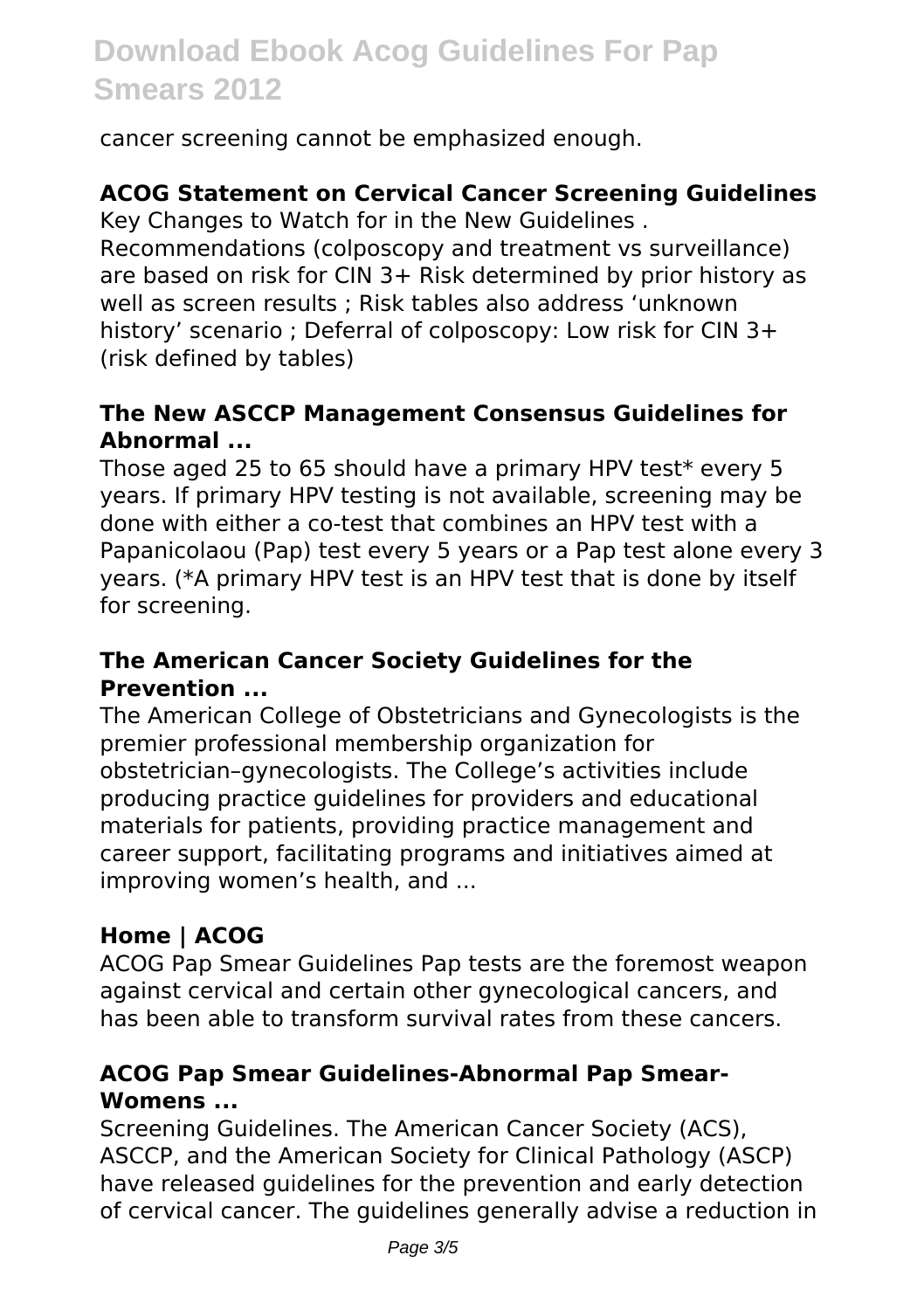the number of tests women get over their lifetime to better ensure that they receive the benefits of testing while minimizing the harms, and include a preference for co-testing using the Pap test and HPV test for women age ages 30 to 65.

#### **Guidelines - ASCCP**

Between the ages of 30 and 65, the USPSTF recommends screening every 3 years with Pap alone, every 5 years with HPV testing alone, or co-testing every 5 years. The ACOG recommends co-testing every...

#### **Why HPV Tests Preferred to Pap Smears for Cervical Cancer ...**

The American College of Obstetricians and Gynecologists (ACOG) has developed new guidelines for the management of abnormal cervical cytology and histology. Because management in some instances ...

#### **ACOG Releases Guidelines for Managing Abnormal Cervical ...**

To ensure that your Pap smear is most effective, follow these tips prior to your test: Avoid intercourse, douching, or using any vaginal medicines or spermicidal foams, creams or jellies for two days before having a Pap smear, as these may wash away or obscure abnormal cells. Try not to schedule a Pap smear during your menstrual period.

#### **Pap smear - Mayo Clinic**

The management guidelines were revised to reflect the availability of sufficient data from the United States showing that the risk-based approach can provide more appropriate and personalized management for an individual patient based on their current results and past history. ... the New Mexico Pap Study, and two clinical trials. Our analysis ...

#### **Management Guidelines - ASCCP**

Newly updated guidelines from the American Cancer Society (ACS) call for delaying the start of cervical cancer screening from age 21 to 25 and using a primary human papilloma virus (HPV) test (a stand-alone test) as the preferred method of screening.